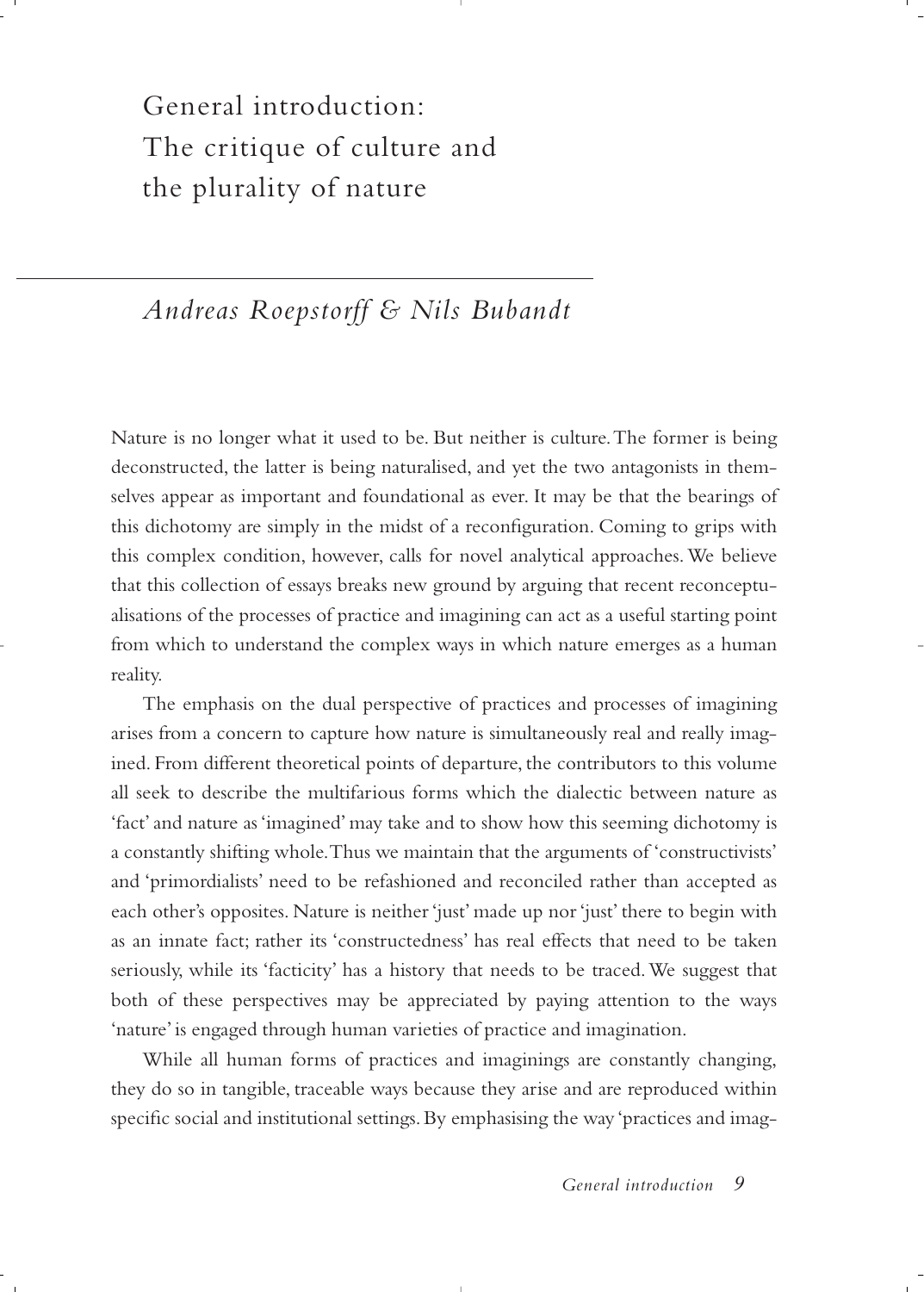inings of nature' are part of particular historical and institutional circumstances we hope to avoid the latent mentalism of much recent academic thinking, in which 'nature' appears primarily as a matter of 'classification','perception' or 'invention'.

After briefly tracing how this 'shift towards classification' has come about, the introduction lays out in detail the arguments and implications of the anthology. It is argued that detailed attention to human practices highlights how 'nature' is at the same time real and constructed, simultaneously independent and full of human agency.

## Understanding Nature 'in the active'

Within the past ten years of anthropological, sociological and philosophical writings,'nature' has emerged as a firmly established *problematique*.The backdrop of this emergence of 'nature' as a conceptual and scientific problem is the increased political focus on environmental issues that has placed 'nature' centre stage far beyond the academic theatre (Sachs 1993; United Nations 1993; Kalland this volume). In response to the sharp social and political focus on matters of nature, the overall trend within the social sciences has been to 'denaturalise' nature as an academic concept and to relativise or historicise it as a cultural category (Milton 1996).The emphasis has thus been on showing that nature is not an eternal constant but inherently an unstable concept, prone to change dependent on the cultural and historical context. 'Nature', it is argued, is a historical, cultural and social construct with powerful emotional, moral and political associations.

A brief glance at the recent academic bibliography on 'nature' suggests the outlines of this – dare one term it 'constructivist'? – trend.There have been calls for a 'redefinition' (Ellen & Fukui 1996) and a 'reconstruction' of nature (Dickens 1996). Others have set out to demonstrate that nature is a cultural construction (Eder 1996; Simmons 1993), an invention (Bargatzky & Kuschel 1994; Cronon 1995), a social or historical creation (Evernden 1992; Teich et al. 1997); while still others have stressed how differently other cultural perceptions of and attitudes towards nature are constructed (Bruun & Kalland 1995; Croll et al. 1992; Holm & Bowker 1994).What nature is, has in other words been thrown fundamentally into question. The following essays set out to explore some of the implications of and lacunae in this recent push to 'denaturalise nature'. If we accept that 'nature' is constructed, perceived, and classified according to social, historical and cultural context, this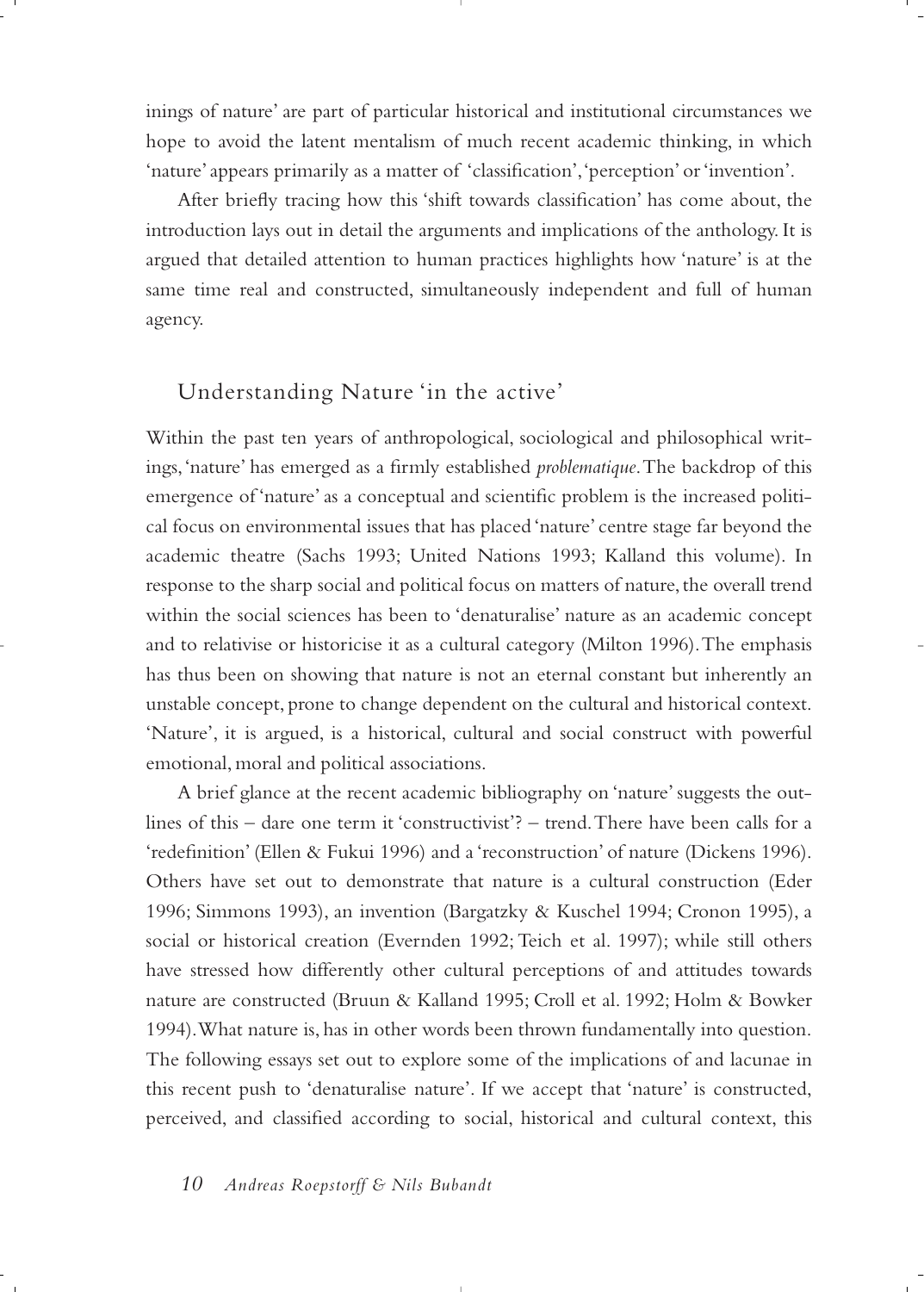means rethinking the processes through which this construction, perception or classification is established. Rather than following the recent trend and asking 'what is nature? (Soper 1995), the contributors to this volume provide specific answers to the question of 'how nature is established' as an entity.While the constructed nature of 'nature' may now have become accepted dogma, the volume attempts to go one step further and inquire into the processuality of this construction. This is done through a range of analyses which focuses on 'the practices of nature', that is, human practices that depend upon or are involved in generating particular perceptions and categories of nature.These practices of nature are in a 'feedback' or 'looping' relationship with their environment making them both producers of 'nature' and products of nature. Paradoxical as it may initially seem, detailed attention to these 'practices of nature' in fact problematises the whole issue of the constructedness of 'nature'.

Anthropologists have now for some time criticised the 'constructivist' stance for not allowing 'the environment' to play an active role (Descola & Pálsson 1996a: 11; Ingold 1992a; Milton 1996: 214), but constructivism has, we will argue, a way of reproducing itself in new and unexpected ways, as evidenced in the many recent attempts to 'reconstruct' our understanding of 'nature'. We believe the solution is not to discard the issue of construction, but rather to take it much more seriously. Thus pointing to the cultural constructed-ness of nature should not blind us analytically to its imposing productive reality. It is as an inescapable reality that 'nature' is constantly engaged, practised, semiotised, and reproduced – hence, constructed as a category (at least within a Western tradition, see Ingold 1992b). In turn, it is as a practised and semiotised reality that nature constrains, affects, and shapes human 'being and doing'.As Michael Taussig suggests, we need to come to grips analytically with the dialectic between the real and the really made-up. Only then can we 'gain some release from the hold of "constructivism" no less than the dreadfully passive view of nature it upholds' (Taussig 1993: xix).We believe that the best way to engage this epistemological paradox of the constructed, yet real – which may be a problem unique to the modern Western tradition but with which we are nevertheless forced to contend – is through a practice-oriented approach which seeks to understand the processes that gird the variety of human relations with 'nature'.

The following chapters all present case studies that depart from the passive view of nature shared by many culturalist and 'constructivist' approaches to 'nature' without succumbing to the naive realism evinced by some sections within sociobiology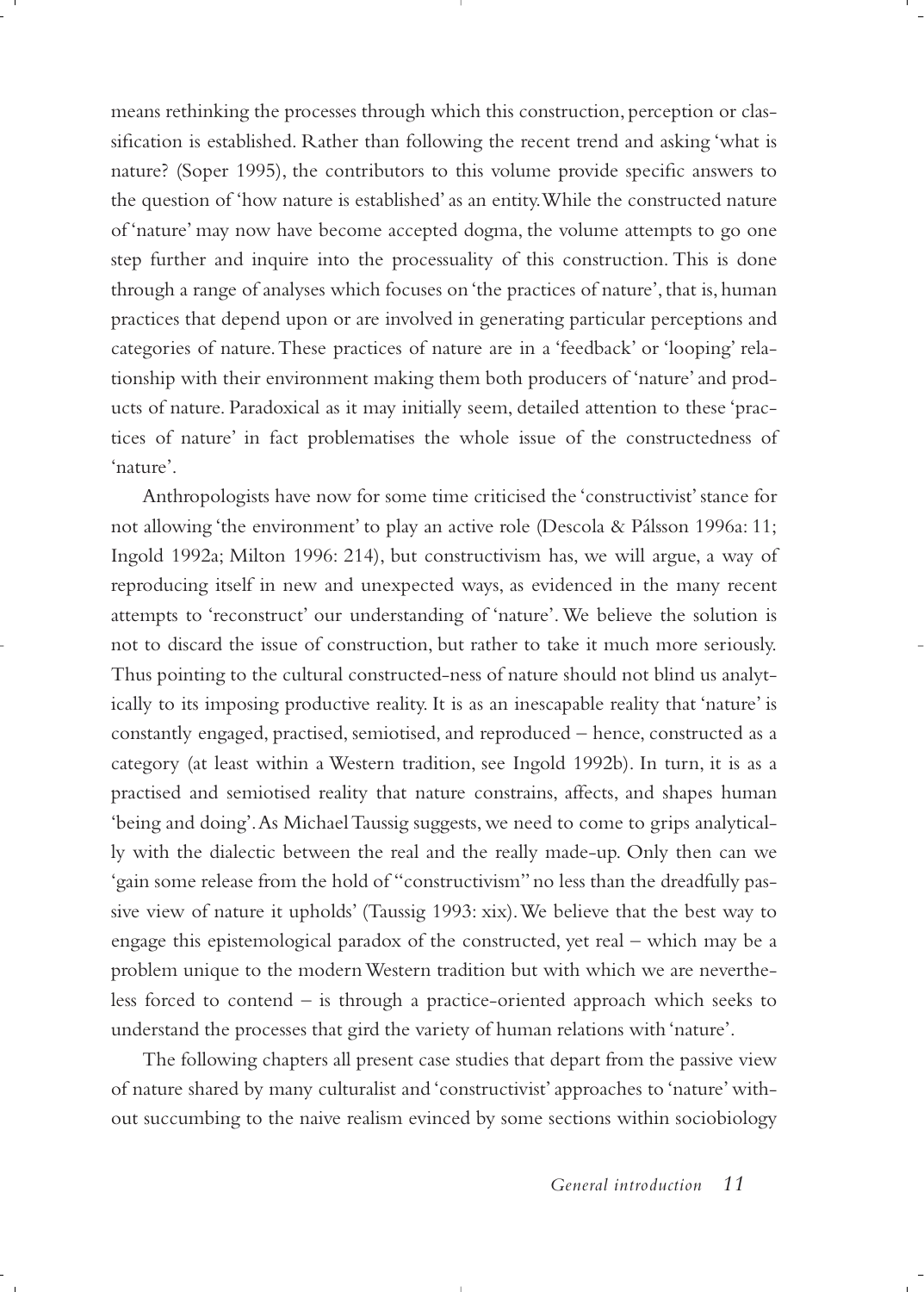(Escobar 1999; Ingold, this volume).Without wanting to exaggerate the homogeneity of the varied selection of approaches and research focus of the contributions to this volume, we wish to highlight some of the commonalities in the contributions by suggesting a number of concepts that might help reconfigure our understanding of nature 'into the active mode'.We will do this by first outlining what we take to be the underlying logic behind the recent 'constructivist turn', namely a parallel shift in the anthropological understanding of 'nature' and of 'culture'.We will then clarify in a piecemeal fashion the concepts that go into the title of this volume: *practice, imagining, nature, cosmology,*and *identity.*

# The critique of culture – and the consequences for nature

The trend in the theoretical understanding of nature outlined above appears to parallel and to some extent incorporate the shift that has happened to the concept of 'culture'.Within anthropology and associated disciplines, the validity of 'culture' as an analytical concept thus came under increasing attack during the 1980s and 1990s (Clifford 1988; Clifford & Marcus 1986; Dirks 1994; Gupta 1992; Herbert 1991). The critique of the concept of culture meant that many – especially in the British and French tradition, both with a long history of suspicion against the concept (Barth 1992; Kuper 1996; Kuper 1999) – argued for the abandonment of 'culture' as a valid analytical concept. Others suggested being attentive to the processual character of cultural processes and using the concept cautiously and only in its adjectival form (Keesing 1994). Despite various suggestions for a cure, the overall effect of the critical diagnoses was that the concept of 'culture' was displaced from its formerly paradigmatic position as a master trope.

It is the same theoretical trend emphasising an epistemological reconsideration and deconstruction of central concepts of the social sciences that has allowed for an increasing pluralism in the academic understanding of nature.A consequence of the criticism of the concept of culture was that the opposition between 'culture' and 'nature', which had acted as a baseline for much anthropological research, became increasingly untenable. As noted by Descola and Pálsson (1996a: 2-3), the natureculture dualism used to be the structural backbone for several widely differing schools of thought, although it performed this function in remarkably different ways. On the one hand, materialist interpretations such as Marxism, cultural ecology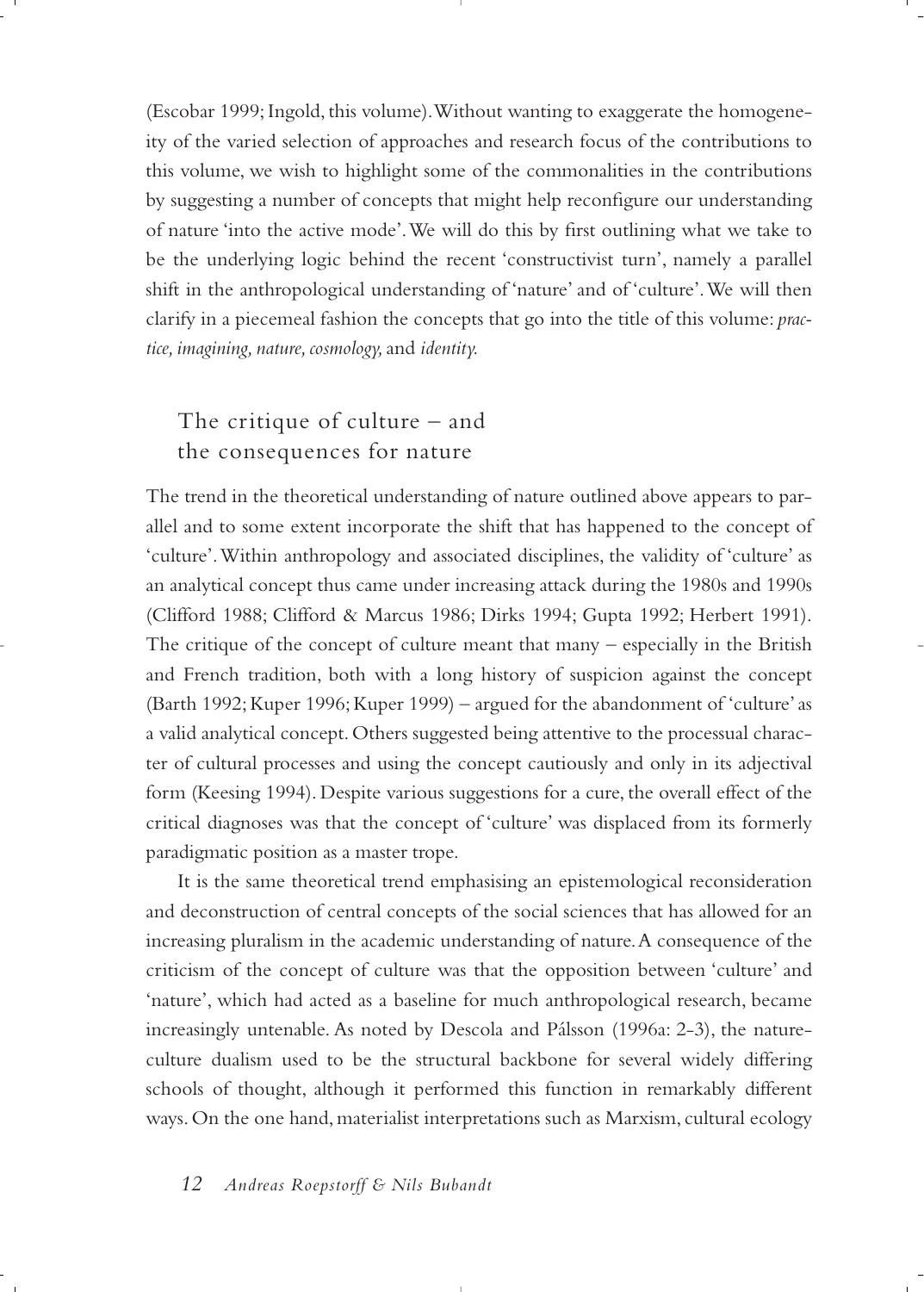and sociobiology all regarded 'culture' as an epiphenomenon for underlying environmental or genetic realities. On the other hand, symbolic and structuralist anthropology used a nature-culture dichotomy as a basic classificatory device enabling the interpretation and understanding of various types of cultural phenomena.While the former strove to establish 'the naturalistic ordering of culture', the latter advocated an understanding of 'the cultural order of nature' (see Sahlins 1976: 100).Although the 1980s and 1990s experienced a paradigmatic break with both of these theoretical approaches within anthropology and frequent calls to avoid such contrastive thinking by not positing 'culture' and 'nature' as opposing monolithic entities, the contrast held its ground. Moreover, as structuralism turned into post-structuralism and symbolism into postmodernism, 'culture' became fragmented and with this fragmentation the other term in the equation, the concept of nature, also exploded into heterogeneity. From this process of reconsideration, 'nature' – very much like 'culture' – emerged as historical, contextual and specific.The attempt to highlight the contextuality and specificity of 'nature' mirrored, in other words, the theoretical critique of the homogeneous and static character of the concept of 'culture'.

As a reaction to the increased impossibility of maintaining the nature-culture dichotomy, some within the Continental and British tradition suggested seeing the opposition between 'culture' and 'nature' in terms of a dichotomy between 'nature' and 'society' instead (Descola & Pálsson 1996b; Teich et al. 1997). But the very notion of there being an opposition at all was by now questioned and the new terms of the dichotomy, 'nature' and 'society', were even at times set up only to ostensibly be torn down in an act of 'healthy self-criticism' (Descola & Pálsson 1996a: 12).Thus Descola showed the 'dualist paradigm' to be inadequate to describe the Jivaro world view, since the modes of social engagement with animals followed much the same rules as those organising social conduct among humans (Descola 1994).

Whether one prefers to see the 'dualist paradigm' in terms of a nature-culture or a nature-society dichotomy is probably a matter of individual idiosyncrasy as much as theoretical affiliation. Whatever the terms of the opposition, however, most anthropologists have displayed an unwavering distrust towards it, preferring to see it dissolve into a monism (Descola & Pálsson 1996a: 7), even as the difficulty of escaping the opposition, once it was posited, was acknowledged (Pálsson 1996). Descola and Pálsson suggest that a demolition by decree of the nature-culture dichotomy is necessary for further insight: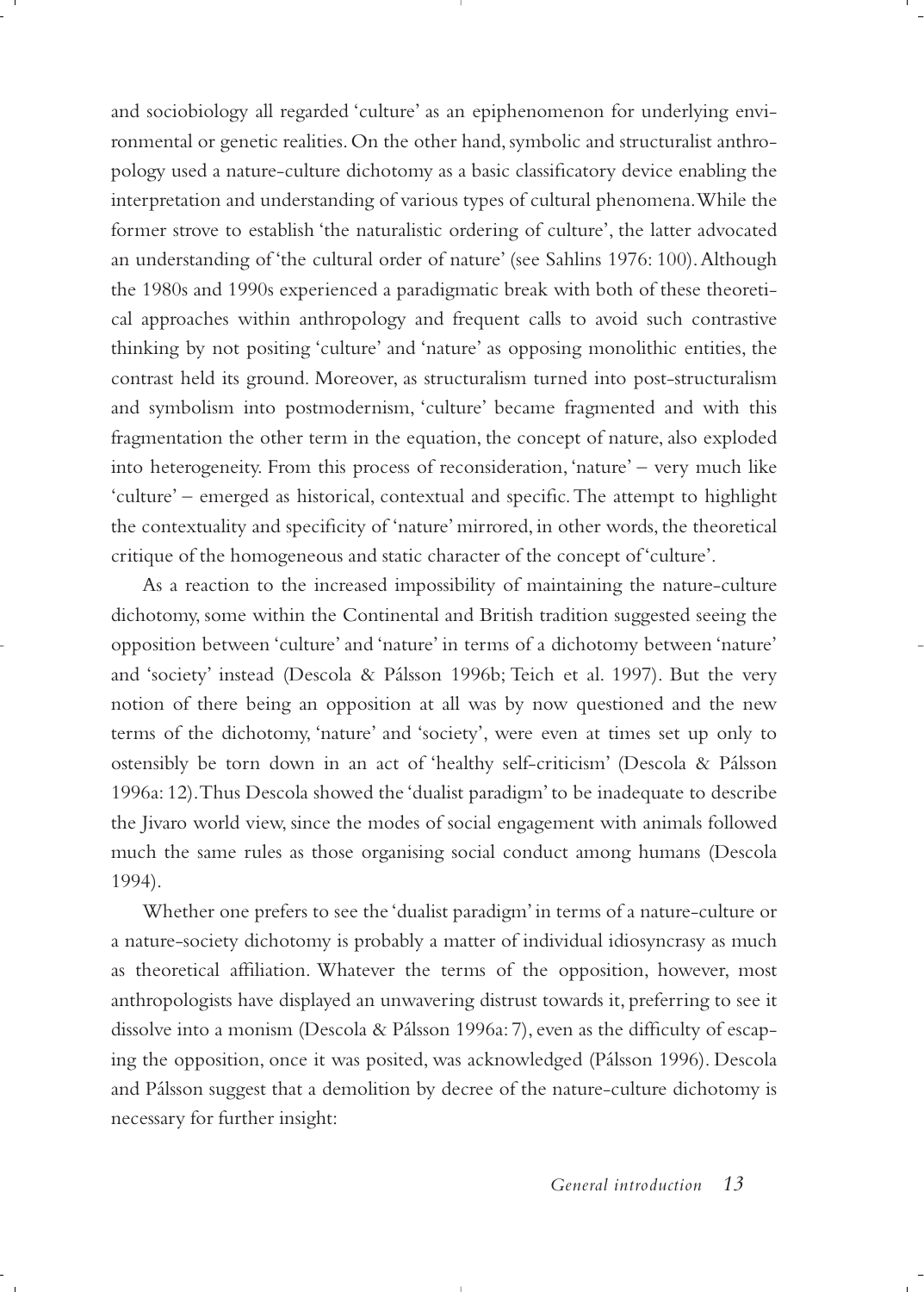Going beyond dualism opens up an entirely different intellectual landscape, one in which states and substances are replaced by processes and relations; the main question is not anymore how to objectify closed systems, but how to account for the very diversity of the processes of objectification. (Descola & Pálsson 1996a: 12)

As tempting as this suggestion may appear at first blush, we are not convinced that the dualism – whether understood as 'nature' opposed to 'society' or 'culture' – is easily demolished and replaced by a monist explanation.While we acknowledge the problems involved in allowing the dichotomy to be an unreflected backdrop to one's argument, as structural, symbolical, materialist and socio-biological studies in each their way have done, we doubt it is possible to simply discard the opposition. The fact that this opposition has persevered despite the long history of critique suggests that the critique itself may be as much part of its mode of reproduction as its destruction.We agree, however, with Descola and Pálsson's point that it is necessary to 'account for the very diversity of the processes of objectification', especially if this also includes the processes by which 'nature', 'society' and 'culture' are objectified both in the Western discourse and increasingly also in global political discourse (see Kalland, this volume Milton 1996; Pedersen 1995). Examining the creation and critical reproduction of this distinction as well as the ways in which it appears both to give meaning and to be meaningful in itself is only possible, we argue, by attending to the level of practice.

### The framework: practice

A central part of the critique of culture has been what Sherry Ortner already in 1984 termed a 'practice turn' (Ortner 1984).An attention to the unfolding of actual practice over time, which highlighted the plurality and historicity of human agency involved in making communities, has thus increasingly replaced the static, systemic understanding of culture as a community bound by rules and norms. We are not using culture as an analytical concept in this introduction, and we do not have an overarching notion that will replace it one to one. We prefer instead to discuss human practices as a complex multitude of activities out of which certain emerging features arise that one might attempt to study, understand and classify.

As a pragmatic header, 'practice' is attractive for two reasons. Firstly, it is an open term that allows for the focus on a number of interrelated phenomena, from knowl-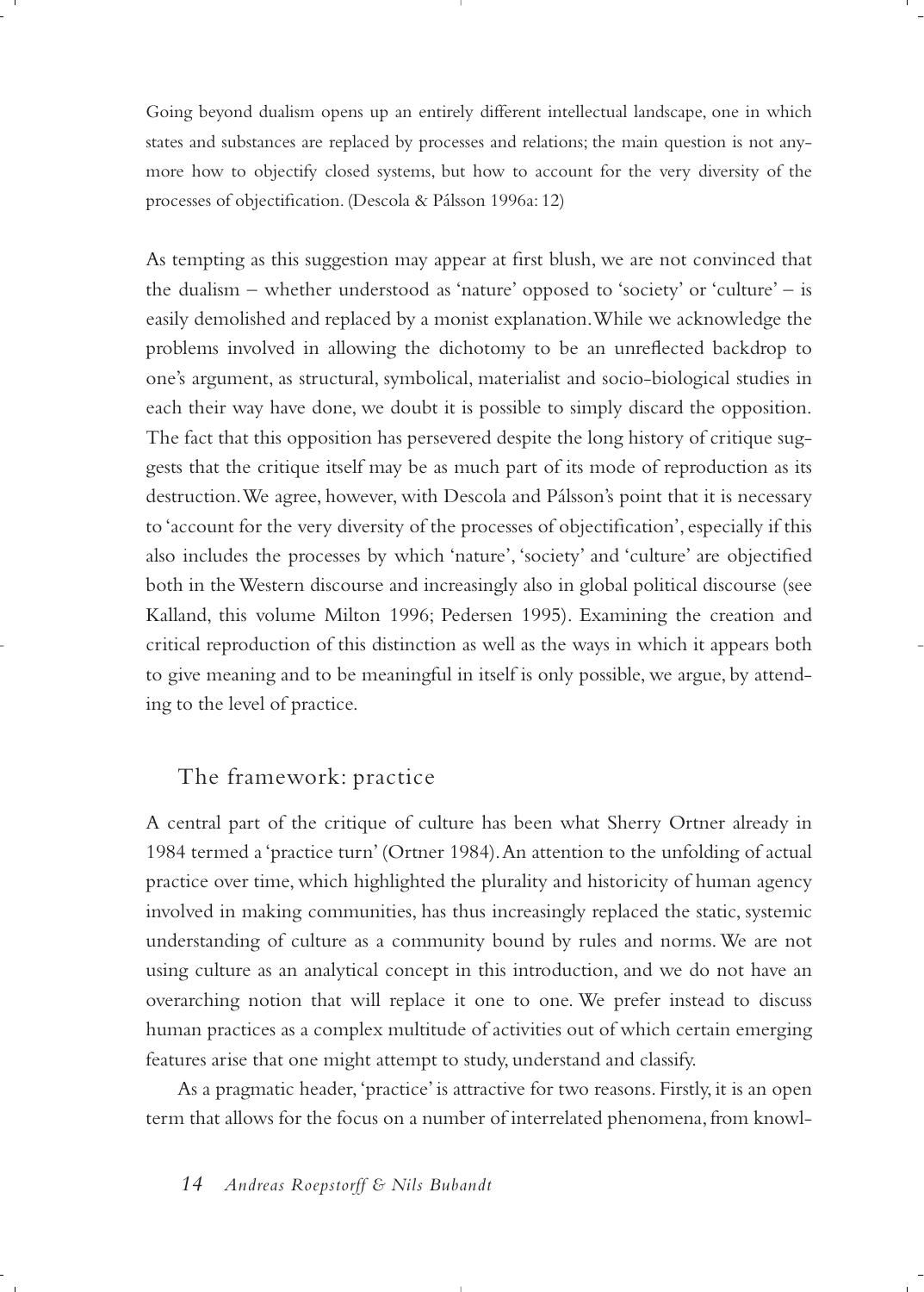edge, perception and meaning to power, identity and money. Secondly, the heading allows for and indeed encourages close empirical study that is open to the phenomenological processes of doing and being, while also maintaining an analytical understanding of structure, power, and meaning.

It is this attention to the level of practices and processes of establishment that we find missing from the recent critique of the concept of 'nature'. Although the critique of culture has been acknowledged, the consequences have not been thoroughly incorporated into the understanding of how 'nature' emerges out of a dialectic between human perception and human practice at the same time as human practice and perception are shaped by their history of engagement with 'nature'.

If 'nature', then, is shown to be like 'culture', at the same time as 'culture' is no longer taken to be a homogenous and static entity but a heterogeneous and dynamic set of practices, what does this do to our understanding of 'nature'? This volume suggests that paying attention to the practical as well as the discursive engagement with 'nature' – what we call 'practices of nature' – is necessary to get at the processuality, heterogeneity, and contextuality of imaginings of 'nature'.

## The metaphor: imagining

The human activity of *imagining* acts as the overarching metaphor for the practices of nature analysed in this volume. But the process of imagining is more than a metaphor; it is a particular form of practice. Imagining is not just the grasping or the conceptualisation of that which is 'out there', it also implies an attempt to render an idea real by making it the model for future action. In other words, imagining entails a model *of* as well as a model *for* reality, to paraphrase Geertz' famous dictum (1966: 93-94). As the contributions to this volume show, imaginings of nature are established through the bodily internalisation of habitual practice (Ingold, Bjerkli and Pedersen). Inversely, once established, particular imaginings of nature become moral realities that affect local practices of identity as well as scientific knowledgepractices (Kalland,Witoszek, Roepstorff, and Hornborg).

The dialectical relationship between practice and imagining has been explored in detail by Benedict Anderson who, in his highly acclaimed book *Imagined Communities* (1991), set a new agenda for the study of nations. Anderson demonstrated that the idea of the nation was historical, and that it coincided with the development of specific institutional practices and technologies, which made it pos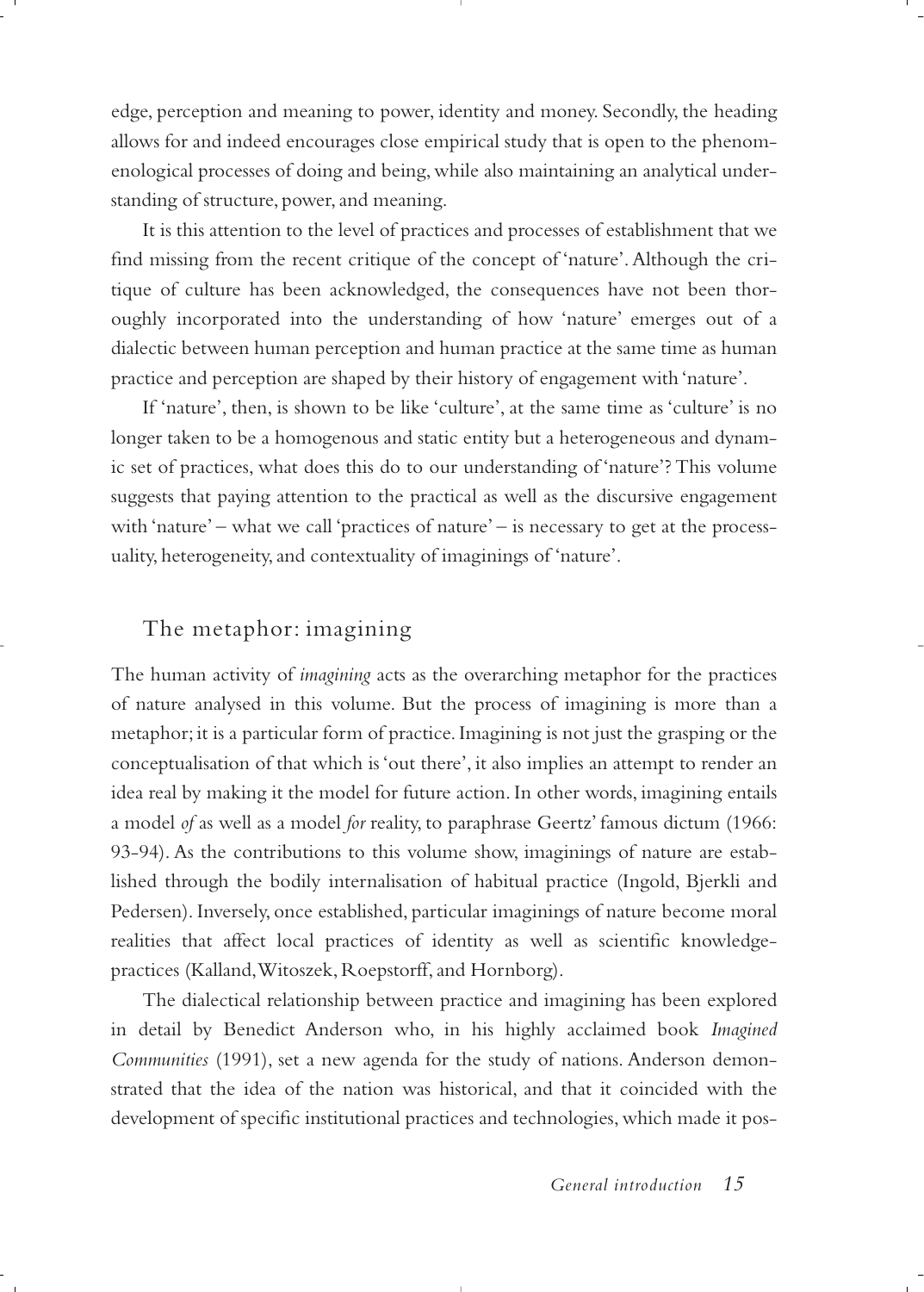sible and feasible for very large groups of people to conceive of themselves in a new way.They became part of a national collective: an imagined community of anonymous individuals whose relative homogeneity was guaranteed by their sharing of a common past, present and future within a common territory defined by fixed boundaries. This new symbolic universe was made possible by new reproductive technologies and media as well as by new institutional forms of communication that Anderson labels 'print-capitalism'.

The fact that the nation is a historical construction and the outcome of certain practices and imaginings does not, however, detract from its contemporary reality. Once established, nations are real and they further come to produce reality in several ways: the nation-system is a universal classificatory system for dividing up the world; the nation has become a spatial, political and historically given entity; and it is now an important field of action for human practice for its citizens.As such, it is part of the 'nature of nations' that they exist in an interplay between the historically given and the constant practice of imagining (Billig 1995, Roepstorff and Simoniukstyte, in press). Anderson's notion of the imagined community allowed for a careful and subtle understanding of how nations could be at the same time real and constructed. He showed how imagining oneself as part of a national community arose as a possibility with the transformation of a whole series of institutional, technological and scientific practices. Once established as an entity, the imagined community changed the parameters for action by instituting a new sense of self, space, and time. In a similar if more humble vein, the contributions to this volume suggest an approach to the entity of 'nature' that captures the dialectics of practice and imagining, and that explains how 'nature' acts simultaneously as the product and source of practice.

The title of this volume, *Imagining Nature,* implies an extension, in two directions, of Anderson's original concept of 'imagined communities'. First, it entails a shift from the passive *imagined* to the active procedural *imagining,* and this shift is central for the practice perspective advocated. Second, the inclusion of the term 'nature' means an expansion of the entirely social entity 'the community' to a more inclusive term that encompasses all relations in which humans are implicated. Such relations exist not only between social human actors, but also as relations to nonhuman actors such as spirits, landscapes, resources, machines, or animals.The French philosopher and anthropologist of science Bruno Latour has proposed the term 'collective' to encompass this interrelated amalgam of humans and non-humans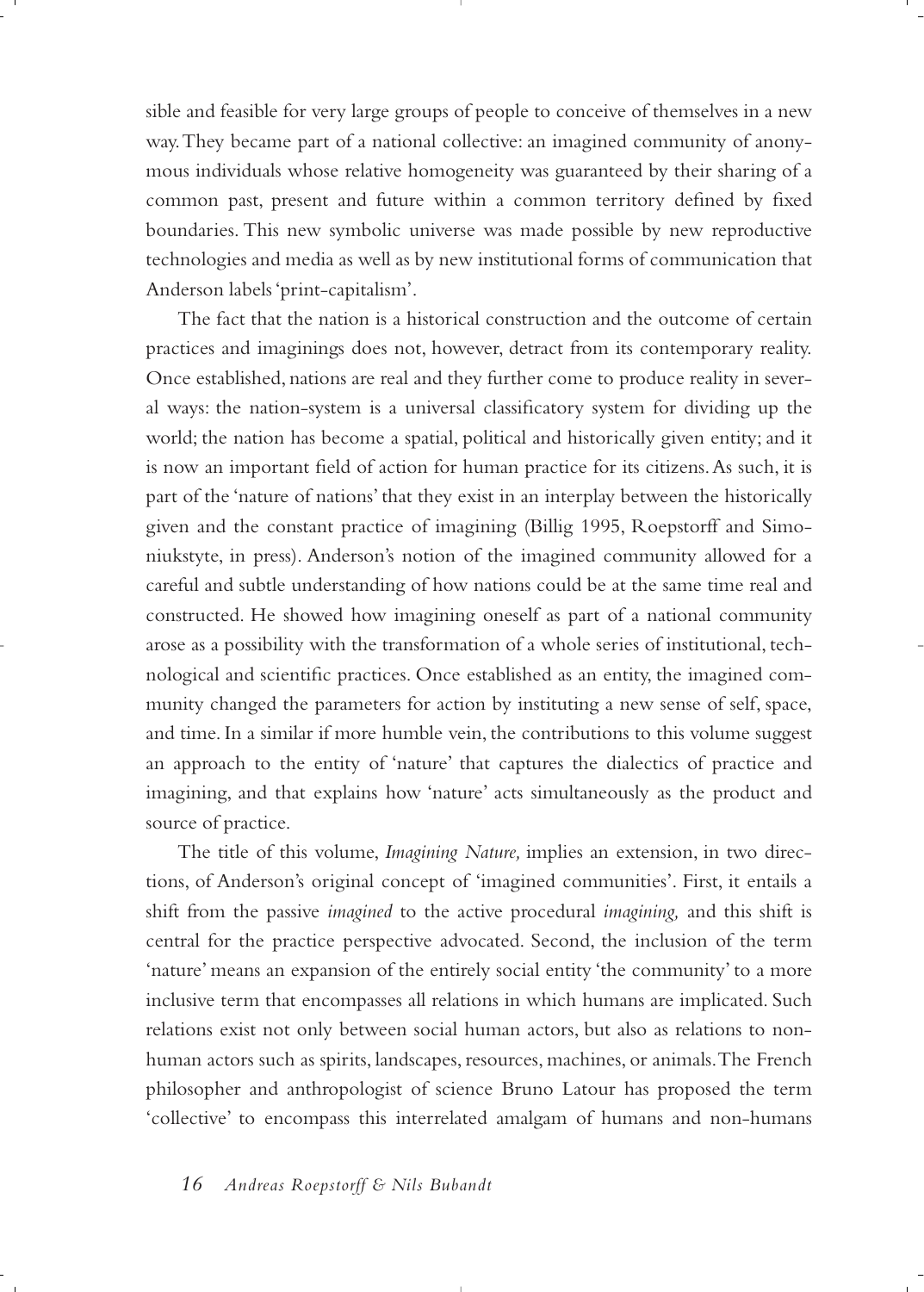(Latour 1999a).At the level of ideology, then,'imagining nature' describes the way 'nature' is established in institutional, scientific, and political discourse as an entity 'out there'. Rather than describing 'imagined communities' the contributions to this volume therefore analyse 'the imagining of collectives'.

The case studies in the section entitled 'Cosmology' contribute to an understanding of these processes of imagining. The segregation of things 'natural' from things 'social' or 'cultural' is one of the characteristics of the modern constitution, as several contributors point out. Entailed by this argument is, however, a simultaneous attention to the level of practice: it is after all only through scientific, institutional or other discursive practices that the dichotomy is maintained. This attention to the complex ways in which practice engages nature is shared by the contributors to the section called 'Identity'.Thus, while the dichotomy might be maintained at the level of ideology and ideal conceptions of 'practice', the dichotomy between things social and things natural collapses 'in actual practice' as actors and entities assume a hybrid form as at once social and natural, moral and factual.This goes for the modern context of science and politics in the West, as Hornborg, Ingold and Kalland show, as much as it applies to the coevalness of the human and the non-human spheres in Mongolia or in Greenland as demonstrated by Pedersen and Roepstorff in their contributions.Thus, instead of positing an imagined community faced with a real nature, the contributions to *Imagining Nature* describe the way collectives, understood as an amalgam of people and non-humans, are organised, practised and imagined in a variety of settings. In this sense,'nature' becomes an aspect of and agent in the constitution of 'imagined collectives'.

# Nature – and nations

Our extension of Benedict Anderson's metaphor is furthermore supported by the fact that the terms 'nation' and 'nature' share more than a few similarities. Etymologically both are derived from the latin *nasci* (to be born) (Bargatzky 1994: 16) or *natio* (something born) (Greenfeld 1992: 4), indicating that they share a common semantic history of being associated with origin and emergence.The two notions also appear to assume their contemporary semantic form in Western Europe sometime around the turn of the eighteenth century (Bargatzky 1994: 9-10; Greenfeld 1992: 24), although the exact where and when is as contentious and disputed as all other issues related to the origin of modernity. It is, however, not only at an ety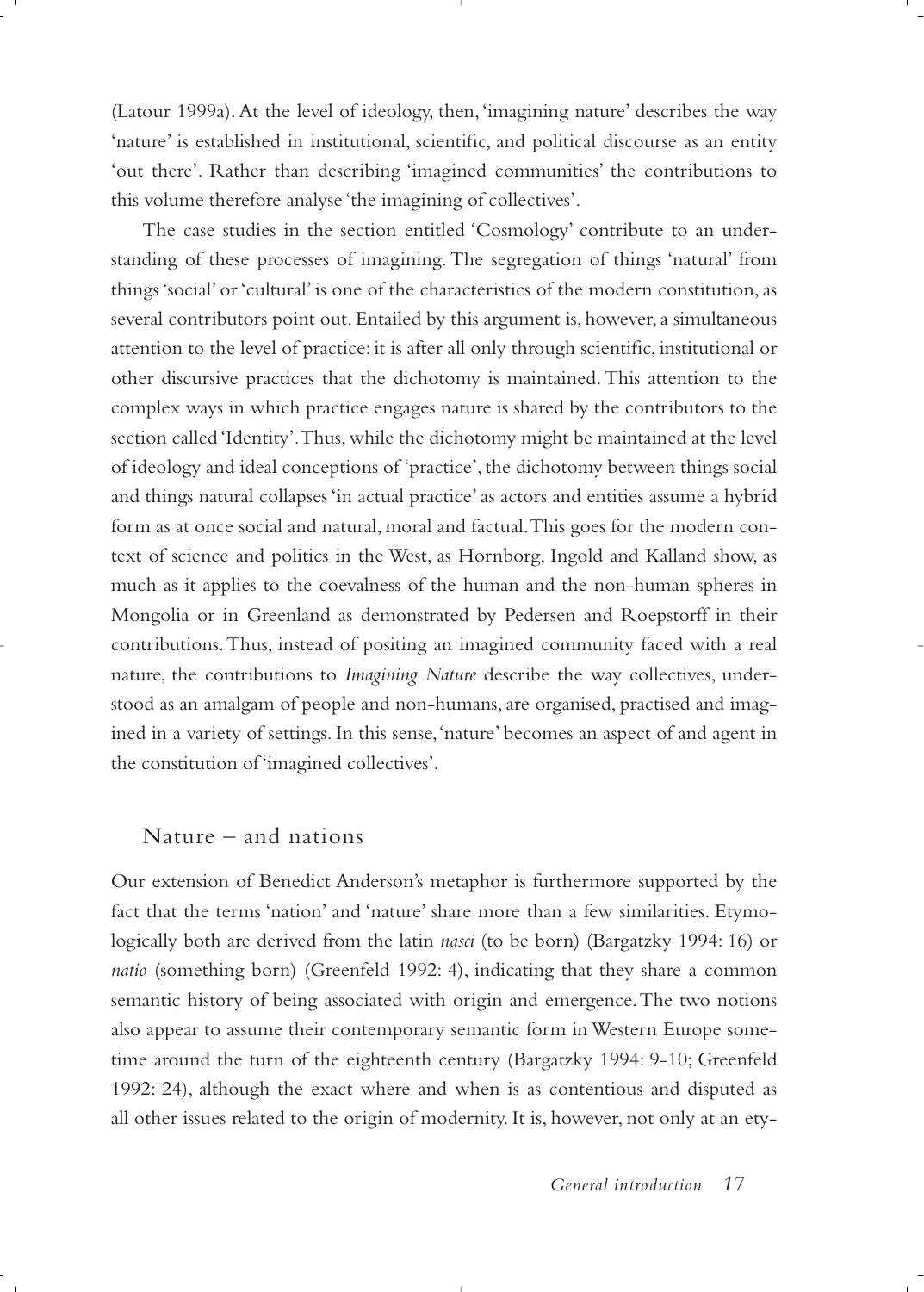mological and semantic level that 'nation' and 'nature' are connected.Ties are also clearly discernible in the historical emergence of nationalist ideology.As shown by Witoszek in her analysis of German and Scandinavian nationalism (Witoszek, this volume), notions of 'nature' are frequently tailored to fit the constitution of specific national ideologies, while emotive themes related to conceptions of nature come to have a bearing on the shaping of the nation and ideas about the nation. Nations seem, in other words, to demand specific natures.

Finally and most importantly for our purposes, 'nation' and 'nature' appear to share some of the same properties from a general, analytical perspective.Anderson's analysis of nationalism introduced an important mediation between two positions on the origin of the nation.The so-called 'primordialist' interpretation, defended by most nationalists, claimed that the nation was a manifestation of eternal commonalities founded upon a primordial attachment to the soil, the mother-tongue, blood or ethnic origin (Smith 1986). Conversely, the critical stance, found for example in orthodox Marxist-Leninist thought (Connor 1984), saw nations as inventions of the eighteenth century. As an invention, the nation was created and, thus, was but an ideational fetish that would in due course be superseded by history. Rather than being mutually exclusive truths about the origin of the nation, the two positions combined in Anderson's approach into a synthetic explanation. Nations were indeed constructed, historical entities, as the constructivists claimed, but nations were also factually existing agents in the modern world order whose significance could hardly be underestimated. The constructedness of the nation had, in other words, to be taken seriously by understanding how nationalism was a real institutional and political agent.As the contributions to this volume argue,'nature' occupies the same interstice between the real and the really made-up and defies any unilateral relegation to the domain of the 'purely constructed' or the 'really real'.

# Nature as *factish*

Anthropological phenomena are arguably always located epistemologically between the real and the really made-up, but by what concepts might the interstitial character of these phenomena be highlighted? In his call for a non-modern conceptual order, Bruno Latour (1999a) has proposed a new name for such hybrids; namely *factish*, a word that in itself is a hybrid between fact and fetish. 'Nature' and 'nation' both appear to belong to this awkward class of phenomena that one for lack of a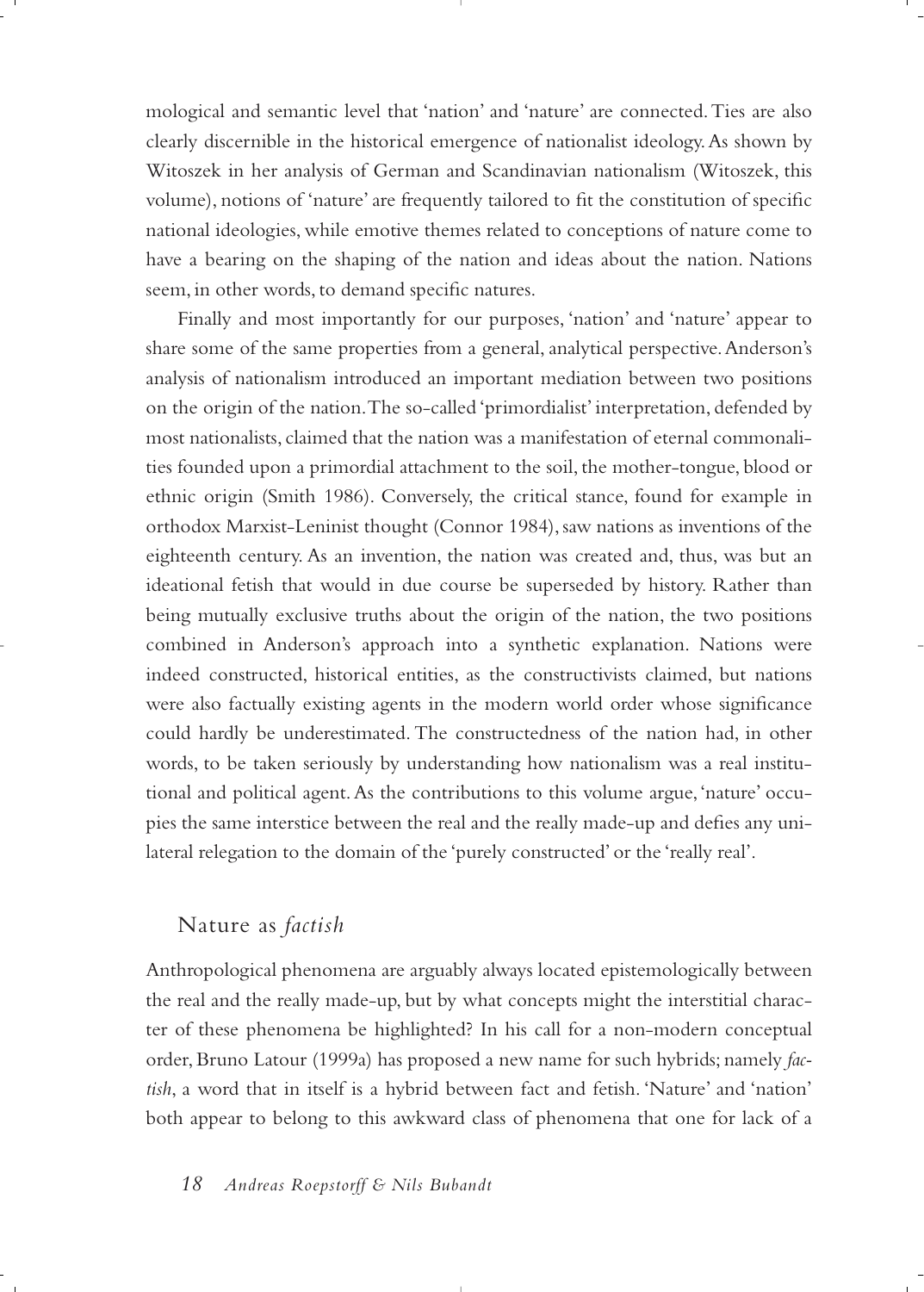better word may call factishes: phenomena that are at once constructed and real, processual and independent entities.The most comprehensive understanding of the conditions of production and being of 'factishes' is achieved, we argue, by the application of a dynamic practice perspective.

Bruno Latour was led to the notion of factish through his anthropological and philosophical studies of scientific practice. A central issue in the philosophy and anthropology of science in the last decade has been the 'social constructionism' debate (Hacking 1999). In its strong version, this discussion asks whether results in the natural sciences are 'real'; that is, unaffected by human agency and intentionality, or whether they were 'socially constructed'; that is, mere reflections of ideology and interests among the scientists producing them.This discussion reflects a central difference between the sciences devoted to nature and culture respectively, Latour claims. Particularly, it reflects different ways of handling human agency analytically. Setting up a no doubt simplified dichotomy that nevertheless captures a significant difference, Latour argues that the natural sciences strive to eliminate the intervention of human agency into scientific inquiry in order to ensure the 'truth' of its facts.The social sciences, on the other hand, far from trying to eliminate it, tend to take human action as their object of study. In its critical form, social science thus seeks to unmask what appears to be solid entities (such as facts, nature or nation) as instances of human agency.As a rule, the social sciences do so by demonstrating that the presumed fact is 'really' a fetish: an ideological effect of a strategic endeavour by some segment of society or an unintentional outcome of 'epistemic' preferences. This epistemological conflict between two scientific cultures that has dogged the sciences for at least a century is, according to Latour, an instance of the so-called 'modern constitution' – a certain conceptual division of the world that relegates phenomena into distinct categories: nature on one side, society on the other.The ideational construct wherein 'facts' belong to nature while 'fetishes' belong to society thus organises the scientific division of labour but is also related to the natureculture dichotomy, the dialectical relationship of which has been the bone of academic contention for decades.Latour even suggests that the epistemological conflict between nature and culture is an organising principle in the modern constitution (Latour 1993).

While the epistemological opposition between nature and culture may seemingly achieve its congruent social form in the scientific division of labour, the opposition between the social and natural sciences appears less clear when one studies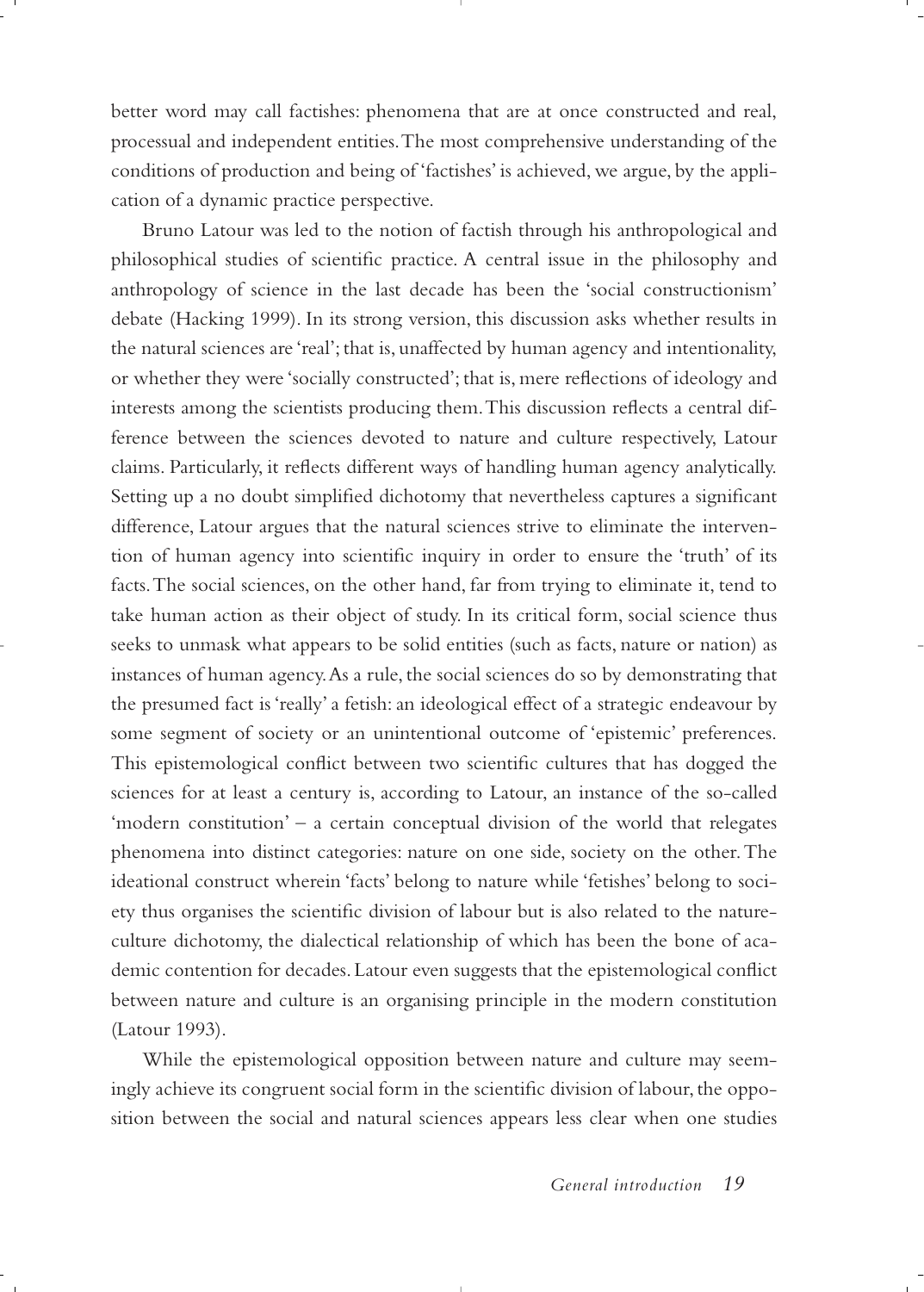carefully the actual scientific practices, as Latour and his colleagues did.The entities popping up as a result of the practice of the natural sciences are thus undoubtedly real but also human-made and full of agency. In fact, it is precisely because they are made that they may get an independent existence.This finding has a very different message than the much criticised bogus of universal constructionism (see Hacking, 1999: 24) which states that scientific knowledge is only human agency, therefore it is constructed and by implication it is relative, fetishistic and false ideology. In Latour's analysis, then, the epistemological opposition between the real and the made up, which both types of science have agreed to uphold, also dissolves. This opposition as well as the dichotomy between the natural and the social sciences are only valid as long as human agency is not factored into the equation.We wish to apply the same logic to the dichotomy within anthropology between culture and nature. Instead of advocating for the abolition of the dichotomy, we suggest looking at its mode of reproduction by beginning, simply, where anthropologists have always begun: with human practice.

It was the study of actual scientific practice that allowed Latour and his colleagues to show that scientific facts were simultaneously full of human agency and yet reliable, independent entities. In a similar vein it was through the careful and detailed analysis of how nations came into being not as abstract ideas, but as concrete, imagined communities, that Anderson and others (e.g. Cubitt 1998) could demonstrate how nations came to be at the same time real and constructed.Their seemingly different projects of analysing the 'natural fact' as a real but constructed scientific entity and the nation as a constructed but real institutional entity overlapped, in that their objects of study, the nation and the scientific fact, were central to the constitution of modernity. Latour's research in the science lab thus led him to identify the blind opposition between nature and culture as the basic opposition organising modernity (Latour 1993), a modernity, which as Anderson highlighted, has nations as the most general principle of social organisation.We think that the overall take-home message from this volume can be formulated along the same lines: that it is through the careful study of human practices that it becomes clear how 'nature' is at the same time real and constructed, simultaneously independent and full of human agency. Additionally, if the contributions succeed in pointing to some of the ways that 'nature', real yet mediated and constructed by human practice, is related to 'the period formerly known as modernity', we feel the volume has achieved its aim. Certainly, Witoszek's analysis of the entanglement of nature and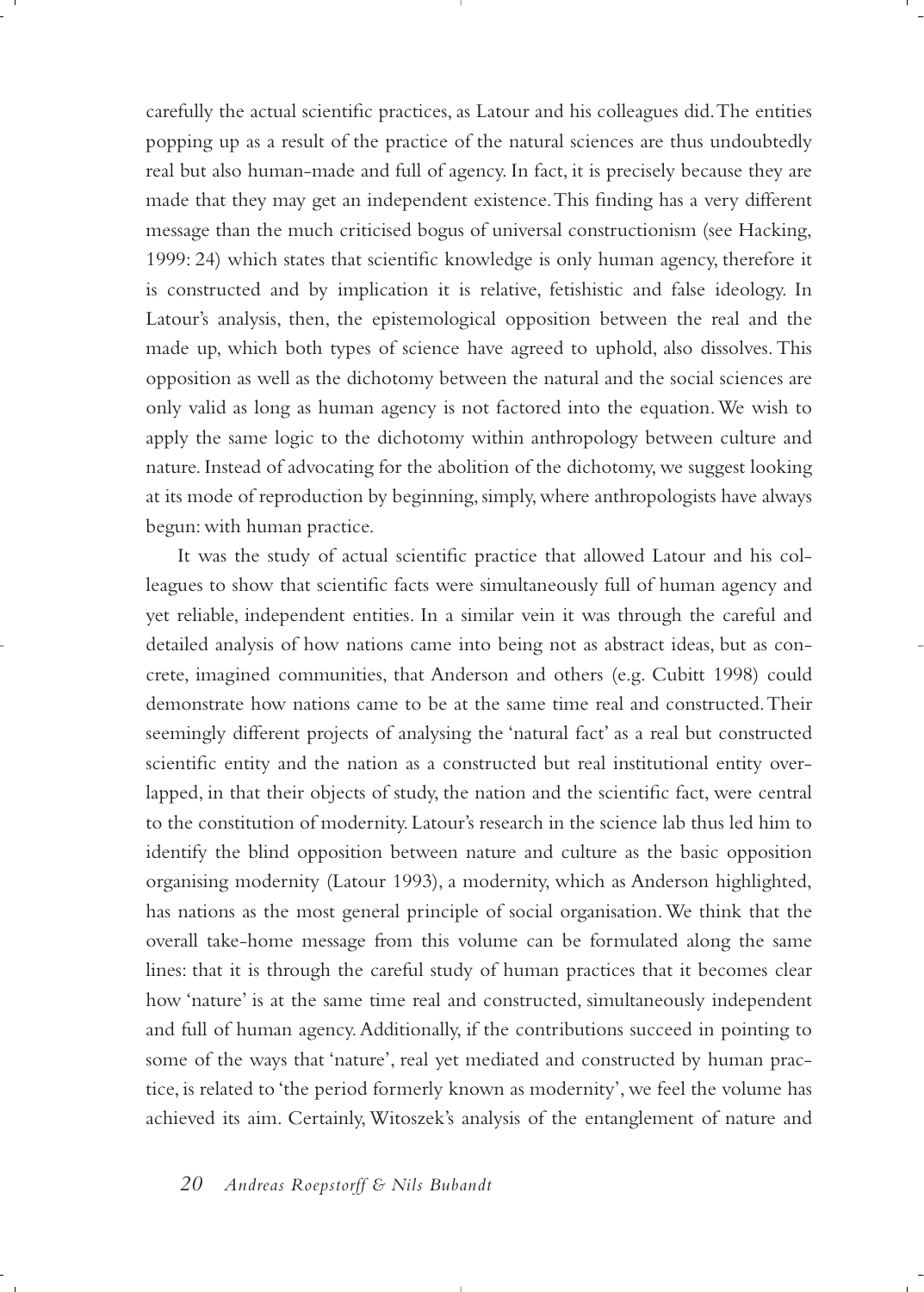nation in Scandinavia suggest such a link, as does Hornborg's examination of the modern, rationalist economy of the environment. In both cases, we see how 'nature' is a symbolic, if real, effect of 'modern' human practice. Once institutions are set up within nations to alter 'their' nature to fit a specific ideal, the relationship between human practice and natural change within modernity becomes even more apparent.We have by now become accustomed to the 'tristes tropes' of this relationship: environmental degradation, pollution, deforestation. But human practice shapes nature in other ways, too, often creating the supposedly 'pristine nature', nations and environmentalists seek to preserve.This is for instance suggested in the analysis by Kull et al. (this volume) of the Estonian wooded meadows: a unique type of nature with an extraordinarily high species diversity that exists only through and by a practical engagement between humans and their environment pursued over centuries. The relationship between 'nature' and human practice is, in other words, more complex than might be assumed at first blush. It needs therefore to be analysed in detail with an observant eye and keen ear for the local meanings and narratives attached to the relationship, since it is at once symbolic, moral, political, imagined and real.

### Cosmology

The dialectical relationship between imaginings and practices of nature unfolds within at least two different domains, which structure this volume. One domain is related to the production of knowledge; the other is related to the production of identity. Within the first domain, 'nature' is an object of scientific and popular knowledge but, as the contributions reveal, the particular status that 'nature' has as a discursive object is intimately related to a much wider reality which includes practical ways of engagement, moral issues, institutional knowledge regimes and political dynamics; in short, an encompassing conception of the world that anthropologists have traditionally called 'cosmological'.We have therefore opted for the term 'cosmology' to denote this domain in which 'nature' is produced by and produces certain moral knowledge-practices. Cosmology is an old anthropological fad, something that anthropologists can construct as a synthesis of 'the native's' thought, an overarching narrative about sky and earth, gods and people, the right, the good and the beautiful (Barth 1987). In modern societies, the conceptual cake seems to be cut somewhat differently. In the jargon of the natural sciences, cosmology is mainly understood as an objective sub-discipline of astrophysics that deals with the origin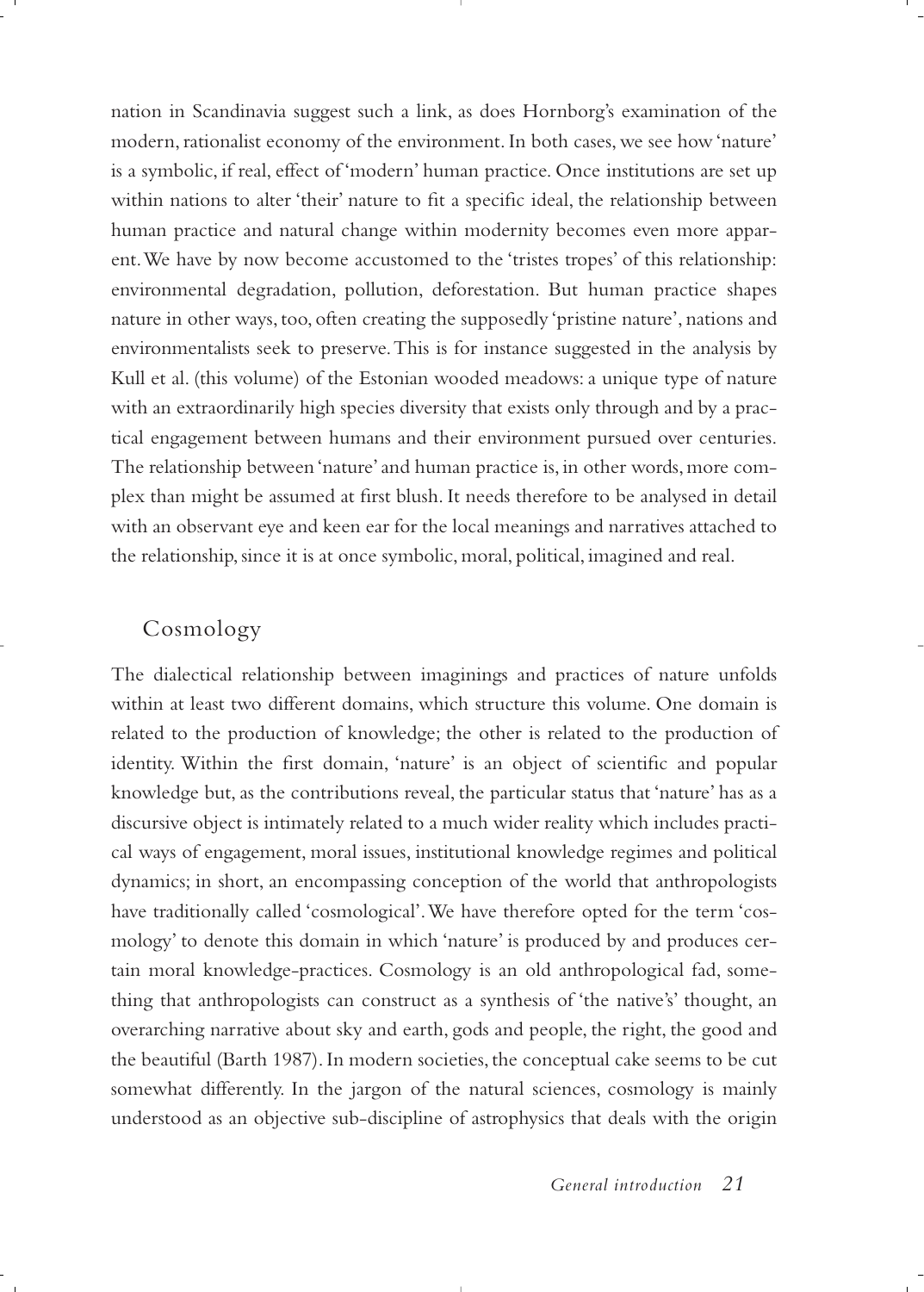and fate of the universe (see, however,Toulmin 1982). In the popular conception, as well as in the humanities, cosmology is the domain of the supernatural, the spiritual, the unreal, but also the unseen realm of systematicity, which governs life. As such, cosmology is distinct from the pedestrian normalcy of society, and here cosmology comes to assume the same position as society's 'other' that nature otherwise occupies. It is, to cite Coppet and Iteanu, as if

European societies have opposed two qualitatively distinct domains. One attributed lesser values, is governed by relative human laws, we call it society. It is dominated by a wider realm, understood as an intrinsic universal order and represented at different times and places by the figures of God, Nature and the Individual….This larger domain fits perfectly into the dictionary's definition of the term cosmos, as "an orderly harmonious systematic universe, a complex orderly self-inclusive system". Since the primary characteristic of a cosmos is its claim to wholeness, no higher value than those which characterise it may exist (Coppet & Iteanu 1995: 1).

One of the dichotomies underlying this idea of cosmology as an encompassing order is thus the opposition of nature and culture. In this relationship nature is frequently made to function as the ordering principle of culture. Coppet and Iteanu forcefully argue that in Oceanian societies, the cosmological distinctions are drawn differently from this Western stereotype.While the insights from Oceanic and other societies may undoubtedly be useful in questioning our own doxic ideas, we need to be sure that the ideas are really as doxic and unquestioned as is claimed.The contributors to this volume thus share a suspicion against erecting such an opposition between the West and the Rest to question the nature-culture or cosmos-society dichotomy. Even in the West, alternative orders are always possible. For instance, while 'nature' may in one view – namely that of the hard sciences, of sociobiology or cultural ecology – function as the 'cosmogenic' principle behind things 'cultural', the trend within 'constructivist' anthropology has recently been to make social classification or cultural perception the ordering principle of 'nature'. Symbolic reversal of the levels of encompassing orders is thus always possible – also in the West. Even Western scientific practice may be shown to appeal to the level of cosmology, seemingly as part of its effort to establish scientific credibility. As Hornborg's study of monetary rhetorics and Roepstorff's study of knowledge forms in contemporary Greenland demonstrate, 'hard' sciences such as economics and biology employ a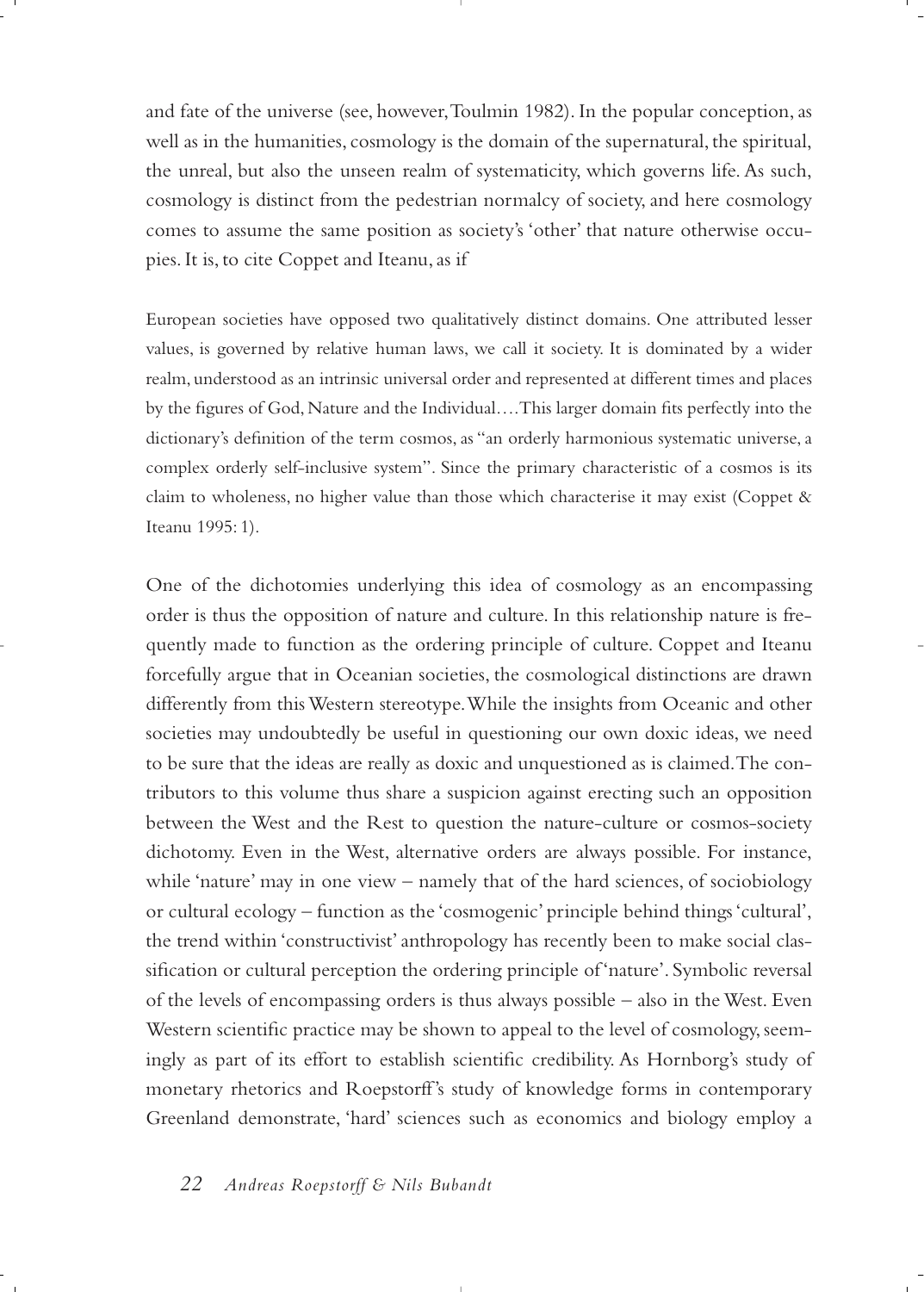particular cosmology in their approach to nature. The seemingly objective and value-neutral activities of counting fish in modern Greenland or calculating the money value of biodiversity are part of a moral universe that interrelates humans and non-humans into larger frameworks and hence have the effect of mobilising cosmologies in the classical anthropological sense.

These and other suggestions in this volume seem to lend credence to Latour's polemic statement, that 'we have never been modern' (Latour 1993).Although 'we adherents' of the modern constitution on many political, institutional and ideational levels act as if reality is rigidly divided into a 'natural' and a 'cultural' domain, numerous practically mediated connections linking the two poles appear upon closer inspection and reveal 'modernity' as more of a formal statement or creed than an accurate label for contemporary society. If that is correct, this destabilises many of the common myths about the West.The institutional rationalisation of society, characterising modernity in the Weberian optic, may fade once we attend to the specifics of institutional knowledge-practices, as Hornborg, Ingold, and Kaarhus show.The opposition between the West and the Rest, already heavily chastised, also proves tenuous from this perspective. One specific instance of this is Kalland's critique in this volume of the political opposition made between the nature-exploiting West and the 'noble savage' society living in harmony with both cosmos and nature.

## Identity

The second domain in which 'practices of nature' are evident is in the production of localised identity. It is thus a well-established fact of social theory that identity is an inherent outcome of the emergence of social relationships (Barth 1969; Mead 1967).These relationships are continuously made and remade as certain connections stabilise, condense and contract, while other connections are never made or simply cut (Strathern 1996). In classical symbolic anthropology, the universe of relations – out of which identities are condensed – was conceptualised as a web of significance (Geertz 1966) and were seen to be established only between groups of real social actors. However, as the contributions to this section show, the web that establishes identity is not just a web of significance, it is also real and very material. Secondly, and following from this, the communities that form out of these condensed relations, at once mental and material, contain semantic, social connections between people as well as things, objects, technologies and non-humans (Latour 1993).The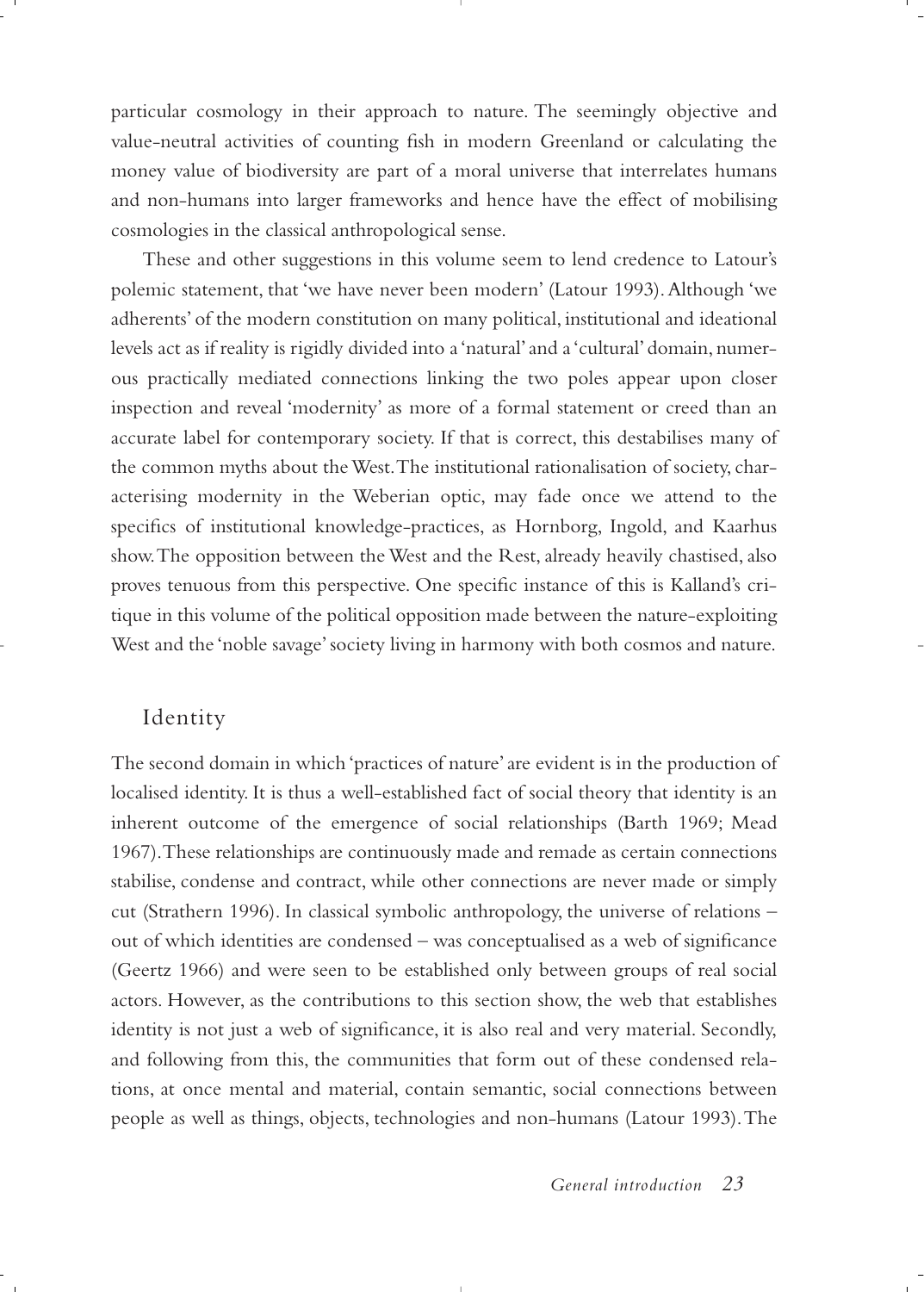types of identity established thus cut across the ideal dichotomy between the social and the natural.They are collectives in Latour's terms, being about specific groups of humans that ascertain a specific identity, but also an involvement with highlighted sections of 'the natural world', be it trees used for firewood among the Saami (Bjerkli, this volume); mountains and rivers among the Tsaatang in Mongolia (Pedersen, this volume); or soil types in the African Sahel (Paarup-Laursen and Krogh, this volume).At the same time, however, it is crucial to maintain clear sight of the fact that although humans and the non-human are immensely connected, distinctions and the cutting of networks are continuously made as part of social practice – establishing different kinds of people and different kinds of things.These 'kinds' are continuously realigned and reconnected in particular historical matrixes of social power (Bourdieu 1984; Hacking 1992; Strathern 1996).While the resulting identities can be deconstructed, be taken apart and disconnected analytically, identity carries a real existence as focal points for actions and interpretations.

The papers in the identity section are case studies from classical ethnographic settings like Africa (Paarup Laursen and Krogh), Mongolia (Pedersen), and Sami communities in northern Norway (Bjerkli) as well as modern, complex nation states like the Scandinavian (Witoszek) and the classics of modern architecture (Brauckmann).They do, however, tell a remarkably similar story of how practically mediated relations to the environment on the one hand stabilise social identities and on the other hand turn the purely physical space into a valorised place of belonging and believing (Appadurai 1995).

# Concluding perspectives

Recently, a focus on the 'politics of nature' has been advanced as an important aspect of our reconceptualisation of 'nature' (Escobar 1999; Latour 1999b). This push seeks, like the contributions to this volume, to deal with the 'factish-ness' of 'nature' as being at one and the same time a cultural construct and a reality of increasing political concern (see Anderson 2000).As already indicated by Benedict Anderson (1991), imaginings always entail a particular politics.They also entail a particular ontology, epistemology, ethics, and sense of belonging.We have therefore in this volume opted to focus on the almost old-fashioned notions of identity and cosmology.This allows for a focus on those practices of nature that engage a particular view of the world, on the one hand, and those practices of nature that deal with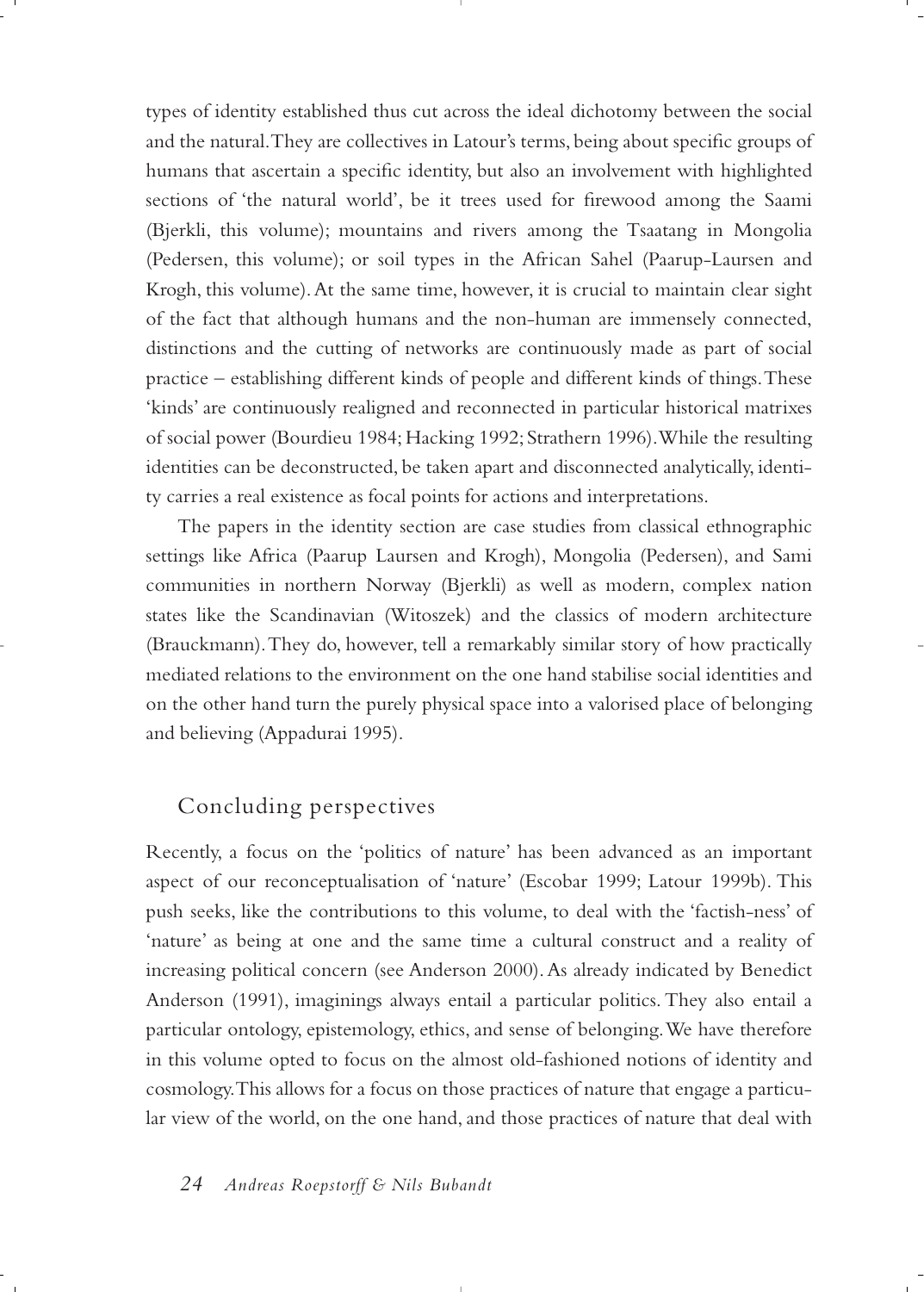the place of particular groups of humans in the world, on the other.The papers in the section titled 'Cosmology' demonstrate how the engagement with nature – which is discursive as well as practical – is part of the construction of an encompassing cosmology: a moral regime of knowledge and a practical getting to know the world. The papers grouped under the heading 'Identity' tell a similar story. They examine how human identity and identities arise out of interactions not just with other humans, but also with the non-human realm. In the imagining and making of 'society','nature' is established simultaneously as a classificatory system for dividing up this world, as a spatial, political and historical given, and as multiple fields of action for human practice.The papers also reveal how 'practices of nature' engender a particular kind of community or 'collective'. Using either phenomenological or Batesonian concepts, several papers thus show how the corporeal engagement with the natural environment sets the standards or 'ethos' for engagements within 'the social world' (Ingold, this volume; Bjerkli, this volume; see also Ingold 1998).These studies thus suggest that 'practices of nature' are involved not only in constructing specific 'perceptions of nature' but also in establishing particular human ontologies.

As argued by Ingold (this volume) humans are living organisms who both purposely and habitually act in the world.At the same time as this activity takes shape from the contours of the life-world, the life-world is also being bent and transformed by human praxis. One of the first consequent attempts to formulate a coherent framework for biology that took as its starting point an organism's lifeworld was that of the German-Estonian biologist Jakob von Uexküll. In the first decades of the twentieth century, Uexküll proposed a subject-based biology that examined how each organism was surrounded by and built around itself a subjective sphere of meaning, called *Umwelt* (Ingold 1995; Uexküll 1921; Uexküll 1980).This approach did mark an interesting shift of analytical stance that is receiving renewed attention today (Kull 2001; Brauckmann this volume). Although the distinctions introduced by Uexküll may still be useful, the essentially solipsistic Umwelts do not appear to be able to describe the particular human condition (Roepstorff, 2001). People do not to live enclosed in mental soap bubbles, neither individually nor socially. On the contrary, as factishes such as nature and nation demonstrate, the human Umwelt is neither confined to the single subject nor is it satisfactorily described as a subjectively perceived 'outer world'. Rather it appears that humans establish among themselves entities that cannot be understood exclusively as states of the mind, or as entirely physical things in the world around them. An analysis